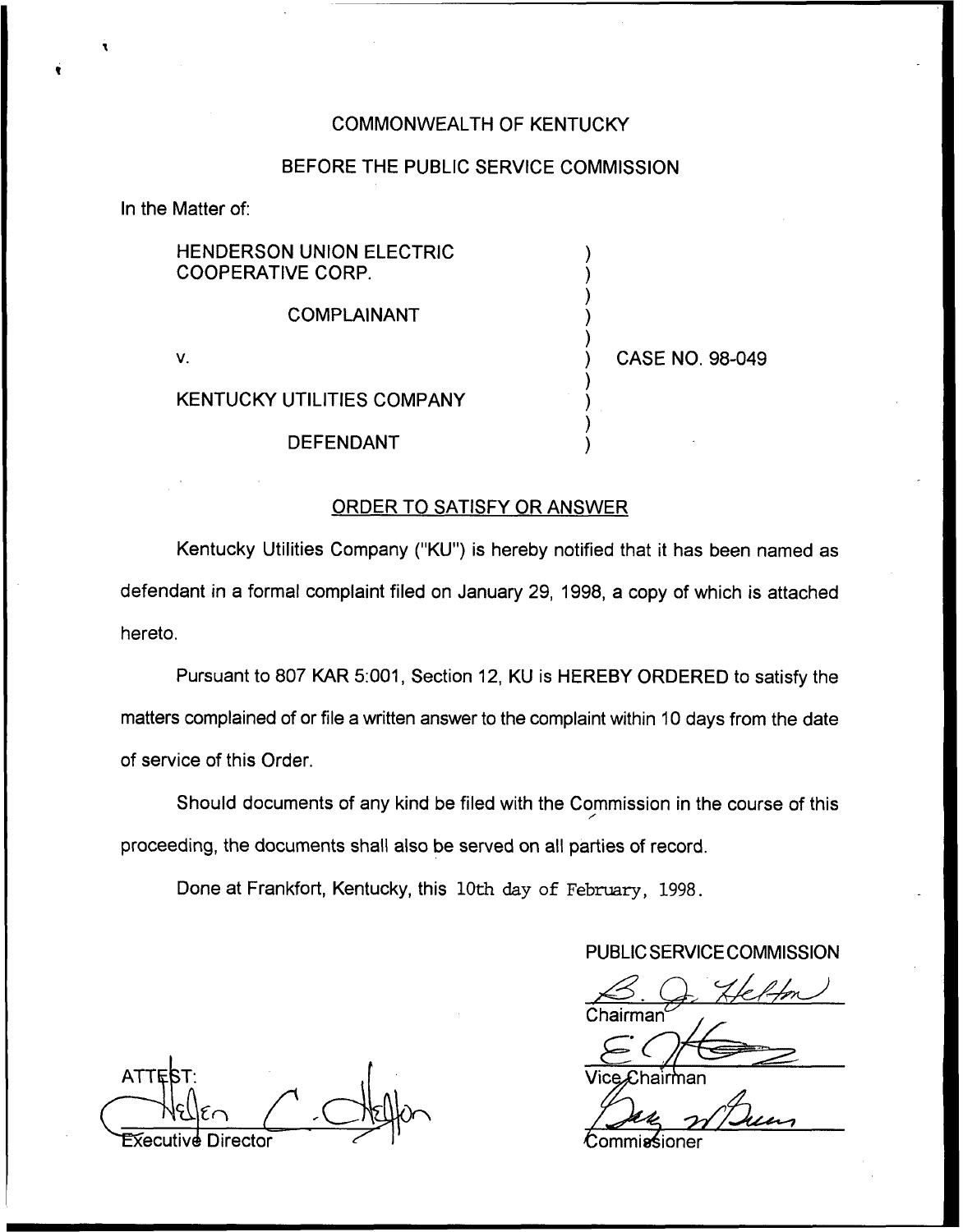$P_{US}$   $^{199}$  $\mathcal{Z}_{\mathcal{S}}$ COMMISER 'YOA ) COMPLAINANT) ) )

)<br>) case no. *98 049* 

) ) )

DEFENDANT)

# COMMONWEALTH OF KENTUCKY BEFORE THE PUBLIC SERVICE COMMISSION

HENDERSON UN10N ELECTRIC COOPERATIVE CORP.

VS.

KENTUCKY UTILITIES COMPANY,

#### COMP <sup>L</sup> <sup>A</sup> I <sup>N</sup> <sup>T</sup>

The complaint of HENDERSON UNION ELECTRIC COOPERA-TIVE CORP. respectfully shows:

(a) Henderson Union Electric Cooperative Corp. ("Henderson Union") is a corporation duly created under KRS 279.010 et seq. Its mailing address is Post Office Box 18, Henderson, Kentucky 42419-0018.

(b) Kentucky Utilities Company ("KU") is a Kentucky corporation with mailing address of One Quality Street, Lexington, Kentucky 40507. KU's resident agent for service of process at this address is George S. Brooks, II.

(c) Henderson Union and KU are both retail electric suppliers as defined under KRS  $278.010(4)$ .

(d) Henderson Union and KU have adjacent service territories in Hopkins County, Kentucky, certified under KRS 278.016 et seq.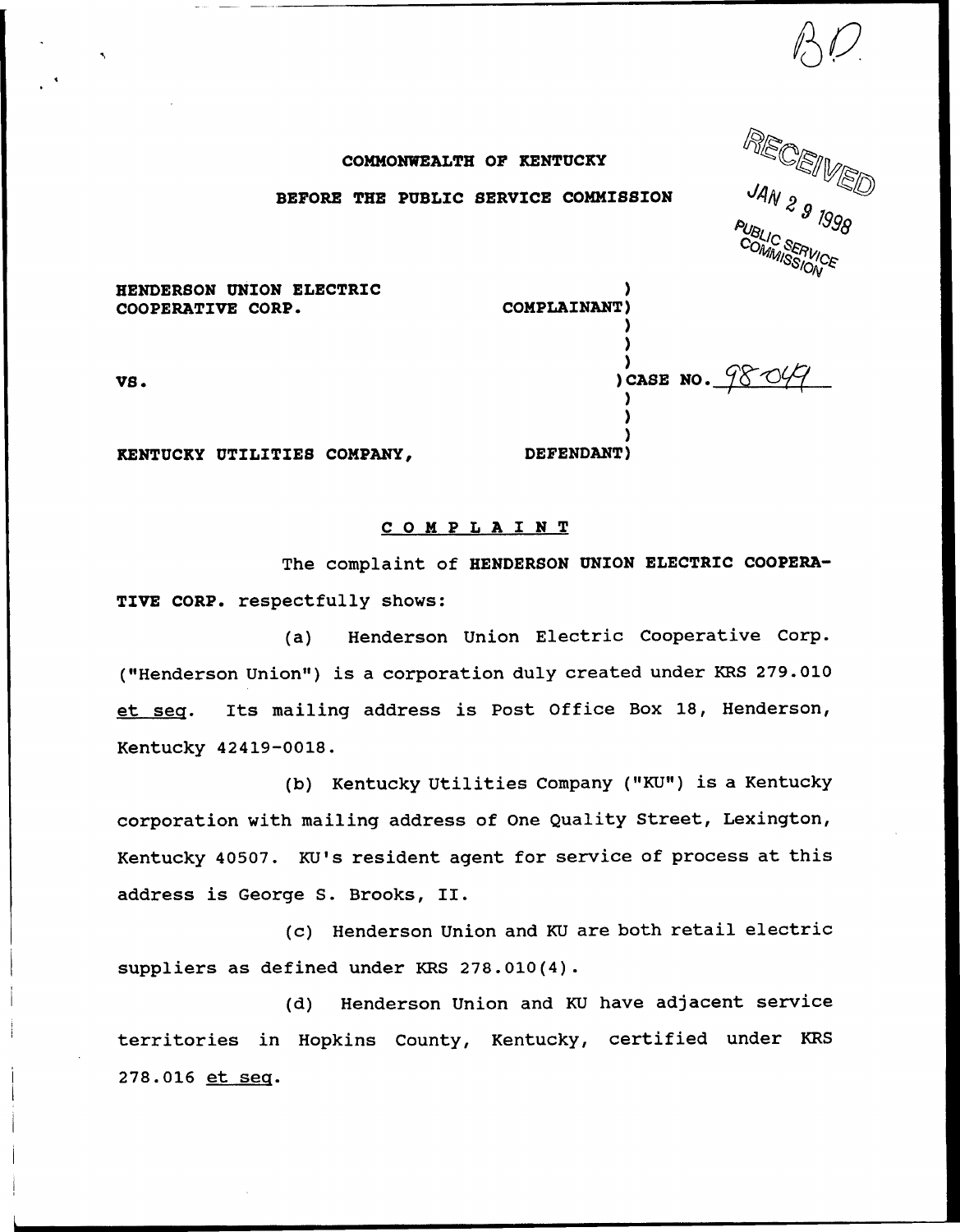(e) On information and belief complainant states and alleges that KU has entered into an electric service agreement with a corporation named Black Diamond Resources, Inc. for the retail sale of electrical power at, a mine opening known as Shamrock No. 9 Mine Opening located in Hopkins County, Kentucky. This mine opening is located in Henderson Union's service territory by a considerable distance (approximately 3/4 of a mile) and the reasonable use of the power will be for facilities located exclusively within said service territory.

(f) Under KRS 278.016 to .018 and all other applicable law Henderson Union has the exclusive right to furnish electric consuming facilities located within its certified territory which includes the above mentioned mine opening and the related facilities. An order should be entered granting Henderson Union this service right and the defendant should be enjoined from furnishing service to Black Diamond Resources, Inc., or any other customer, at the Shamrock No. 9 Mine Opening.

WHEREFORE, Henderson Union requests:

1. That order be entered granting Henderson Union the exclusive right to provide electric service to Black Diamond Resources, Inc. or the appropriate customer at the Shamrock No. 9 Mine Opening in Hopkins County, Kentucky.

2. That defendant KU be enjoined from furnishing service to any customer at this mine opening.

 $-2-$